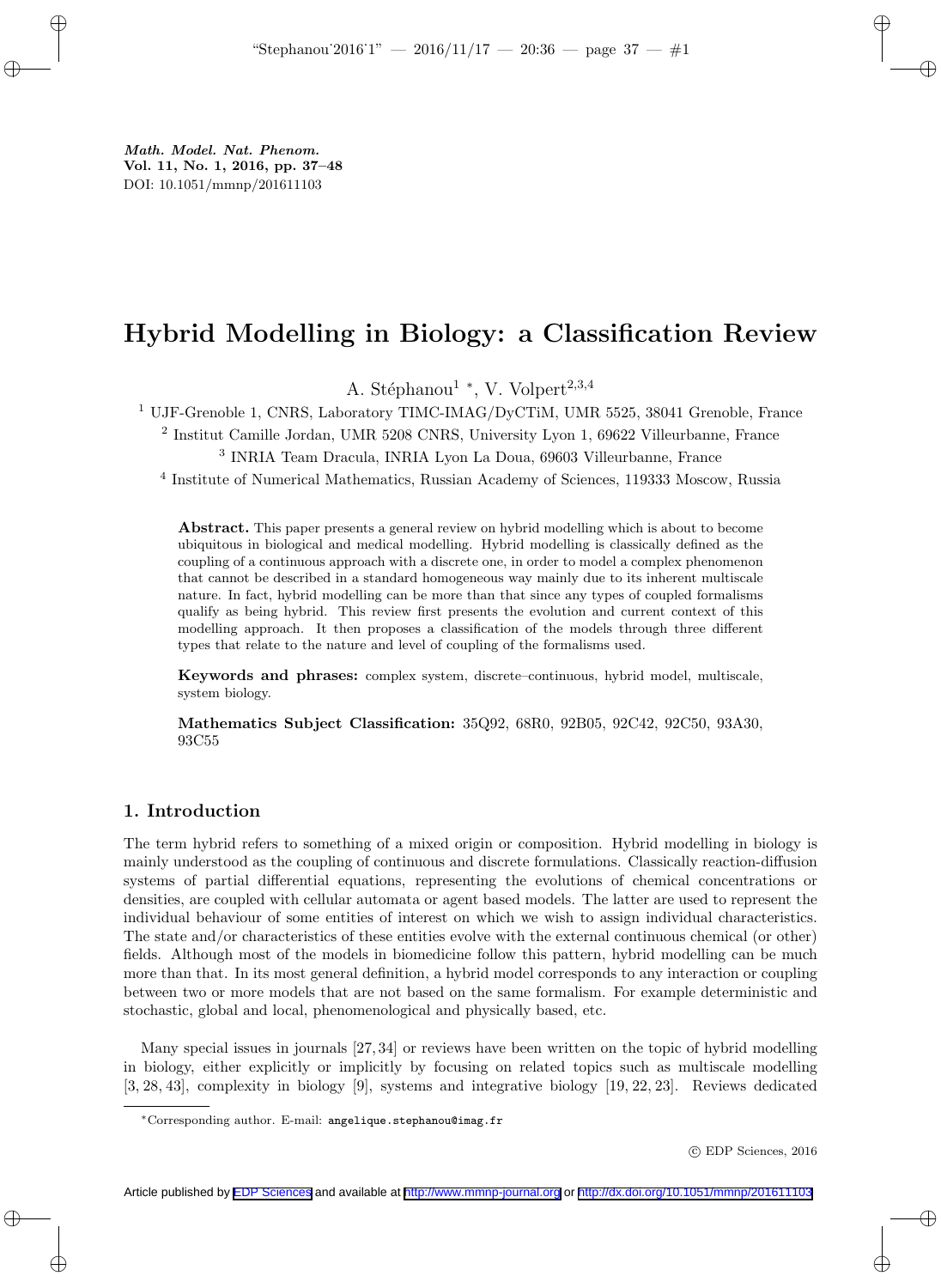to some specific applications of hybrid models can also be found, for example in biological networks modelling [12], in cancer modelling [10, 21, 30, 40], and more specifically tumour growth [24, 29], tumour immunology [41], brain cancer [42] or angiogenesis [16]. Many special issues or reviews are also dedicated to the more specific field of hybrid systems [2, 17, 31, 39] which can be considered as a subclass of hybrid models mainly (but not only) related to the field of automatic control.

In this new review we propose a larger view on hybrid modelling in biology. We will not focus here on one particular technique or application field. We will rather propose a classification for the different types of hybrid models. We identified three main types of modelling approach that relates to both the nature and the level of coupling between the formalisms used and that qualify the models as hybrid. But before presenting this classification (section 4), we first start this review by a brief survey on the evolution of the hybrid modelling approaches from the first mention of the term "hybrid" in a context of modelling (section 2). We will then analyse the current landscape of this modelling approach based on a cloud of words generated from the overall available literature in the field (section 3).

# 2. Evolution of hybrid modelling

To illustrate the evolution of hybrid approaches in biomedicine, we used pubmed database as search engine. The key word *hybrid*, taken alone, produces more than 130 000 references to date (August 2014). The combinations with key words model and *system*, taken separately, shows that the associated number of references evolves in different ways. Figure 1 shows a graphic of these evolutions from 1960 to 2013. Hybrid system starts to be significantly cited in the mid-seventies, with a threshold of 50 references attained, whereas hybrid model only reaches this threshold about 7 years later. The two evolve steadily and in parallel until the early nineties. In 1994 a dramatic increase of the number of papers related to hybrid systems is observed and intensifies to reach a pic of 1613 papers ten years later. A probable explanation for this sudden rise of hybrid system is the correlation with the development of electronics, processors and computing capabilities. In the other hand, the number of references related to *hybrid model* increases more steadily since *hybrid model* are not directly related to computing. However, we note that the progression of the last few years seem to mark the beginning of an important expanding phase, but which remains this time, difficult to correlate to any clear external factor. The increased cross-fertilization between disciplines including mathematics, computing, automatics, biology and medicine is the most logical explanation for this on-going expansion.

The association of the words *hybrid* with *cancer*, which has always been a very active field of research and which has also very early stimulated computational and mathematical modelling, shows a linear increase from the early seventies. It initially produces more references than hybrid system and hybrid model. Those two curves are eventually catching up in 1995 and 2005 respectively. Although, in this context of cancer, hybrid mainly refers to experimental models using chimera or to a combination of imaging techniques (MRI, PET, etc.) or therapeutic means (surgery, radiotherapy, chemotherapy, etc.)

Finally, if we further narrow the field to hybrid model in connection with either computational or mathematical approaches, the amount of papers only starts to be significant (i.e. above the threshold of 50 papers produced per year) in 2004. The increase has been steady over the last ten years and we are currently in the expanding phase. Almost all the references cited in this paper can be found in pubmed database using this key words sequence.

## 3. The current landscape

To get a picture of the landscape of hybrid modelling related to biology and medicine, we generated the cloud of words from the titles and abstracts of the 147 papers coming up in pubmed, in August 2014, with key words sequence: ["hybrid model" and (computational or mathematical)]. The word model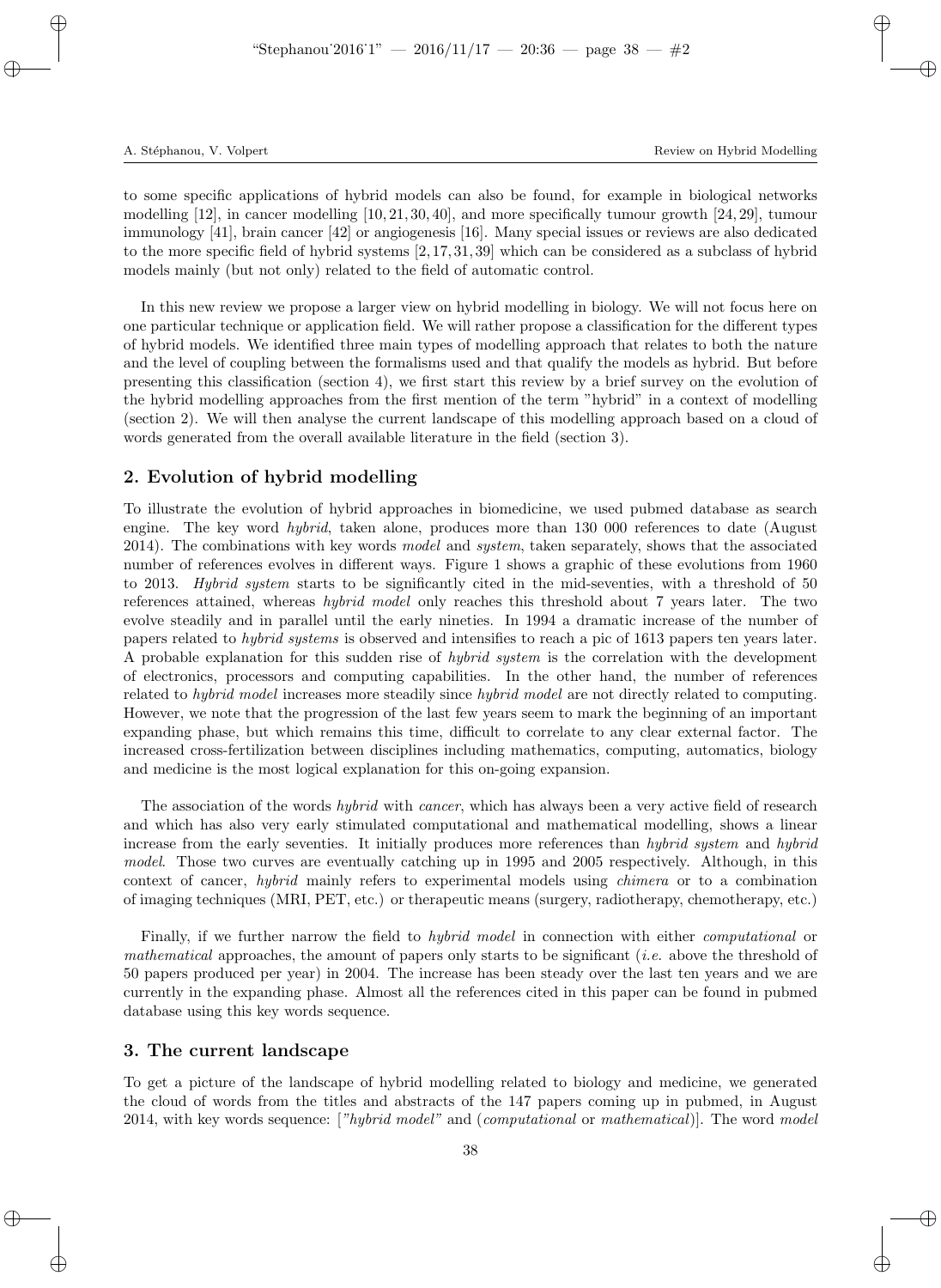

FIGURE 1. Number of papers with key words [hybrid and model], [hybrid and system],  $[hybrid \text{ and } cancer]$ ,  $[hybrid \text{ model and } (computational \text{ or } mathematical)].$ 

which is the most cited word has been removed and only the 100 most cited words are represented to make this cloud easier to read (Fig. 2).



FIGURE 2. Cloud of words related to *hybrid model* (the word *model* has been removed).

Cell is the most cited word which is not in the key words sequence, most of the hybrid models being cell-based. We however note that cell can also refer to a grid point of a cellular automata and not exclusively to a biological cell. Data is the third most cited word. This can be explained by the fact that hybrid models mostly intend to integrate and reproduce experimental data, which also certainly explains why experimental is in the top recurring words. The function of hybrid model to be predictive is clearly highlighted by the strong recurrence of the word *prediciton*. The non-negligible appearance of *learning* might highlight that one other important goal of hybrid models is to contribute in the acquisition of new and until then inaccessible knowledge, hence the related high frequency of new. Although hybrid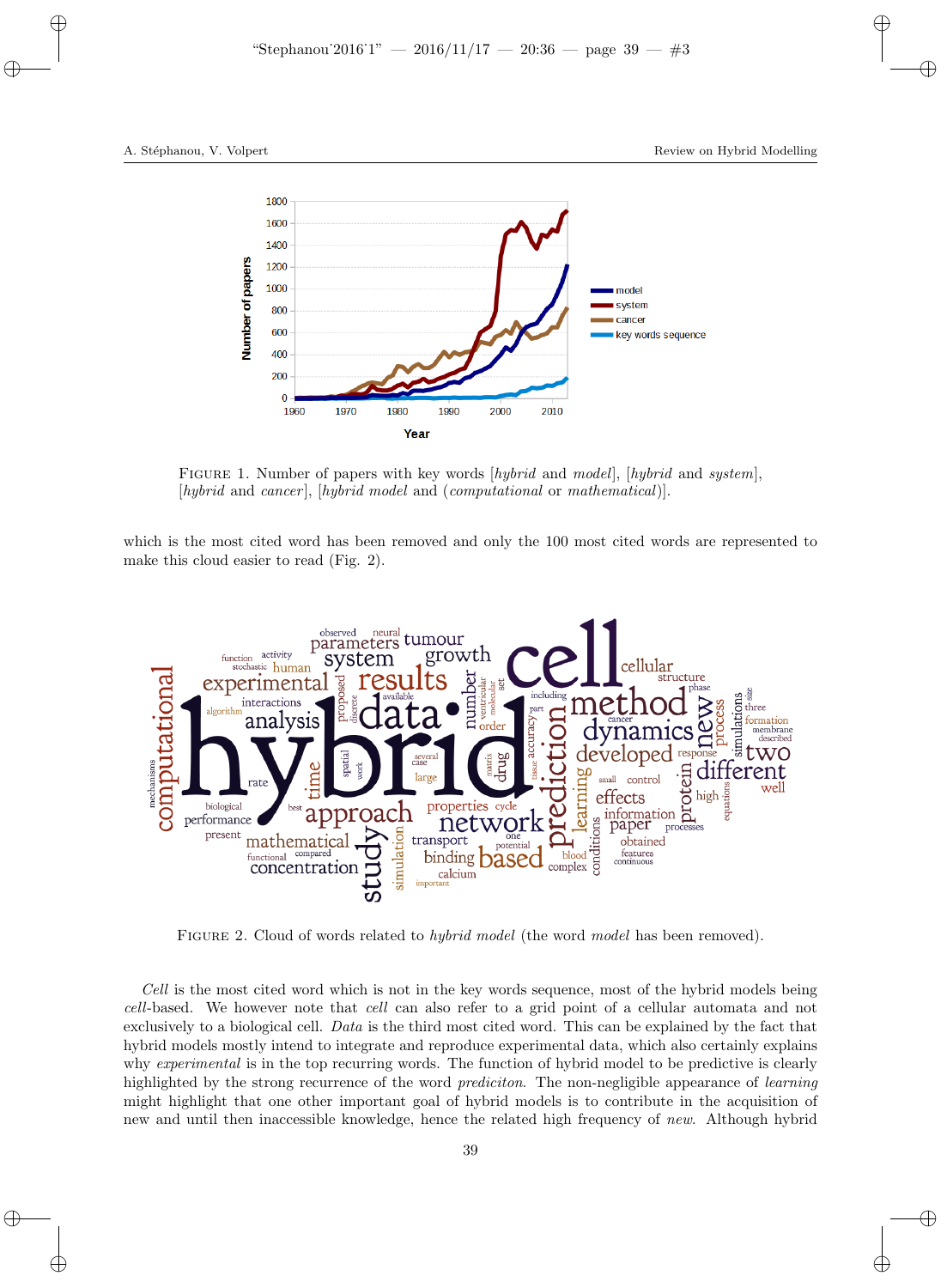approaches are not new any more, the *methods* and *approaches* keep on developing and can be qualified as new, as well as the fields of applications that keep widening. Network is also a recurring word, but since it can be linked to many different contexts (biochemical network, gene network, interaction network, etc.) it is difficult to assess its real importance. System comes up, but its importance is relatively small since we deliberately choose to select "hybrid model" rather than "hybrid system" which is almost exclusively related to control theory.

The same frequencies of citation are observed for frequently associated words such as [discrete and continuous), [tumour (pooled with its other spelling tumor) and growth] or for words often found in a same context. For example  $[method, study, approach]$  or  $[simulation, dynamics, parameters,$ analysis, algorithm in the context of model analysis, [performance, accuracy, control] in the context of model assessment, *[protein, binding, process, transport, drug, interactions, formation*] in the context or biomolecular dynamics, [human, calcium, neural, blood, membrane, cycle, cancer, ventricular, molecular, matrix, tissue in the context of biological applications.

Interestingly, but also unsurprisingly computational largely dominates over mathematical. In the other hand, multiscale (pooled with its other spelling multi-scale) is not among the 100 most cited words although lots of hybrid models are multiscale.

Such chart is enlightening in the sense that it provides a global view of the hybrid modelling context. It would certainly be interesting to regenerate it over the years to monitor the evolution of the tendencies in this theoretical modelling field.

# 4. The three types of hybrid models

Hybrid models can be basically classified into three different types:

- independent or decoupled models,
- adjacent or coupled models,
- intricate or entangled models.

A parallel could be made between the concepts of hybridicity and disciplinarity, since decoupled models are more often associated to *pluridisciplinarity*, coupled models to *interdisciplinarity* and entangled models (with their most recent developments) to transdisciplinarity.

#### Case 1. Independent or decoupled models

Hybrid models of this type consists of at least two models that employ different formalisms, one discrete and one continuous for example. Those models can either describe the same phenomenon in two different ways, or two different aspects of a same phenomenon. The input and output variables in the two models are, in that case, independent and the two models can be used independently, however their synergy gives an added value to the overall hybrid approach (Fig.3, case 1).

#### Case 2. Adjacent or coupled models

This is the most usual and frequent type of hybrid model. In that case, two or more models, with at least two of them of a different nature (continuous/discrete, stochastic/deterministic, etc) are coupled through one or several variables (Fig.3, case 2). For example one variable is evaluated from a first continuous model and this output is used in a second discrete model. The coupling is, in most of the cases, reciprocal with a bidirectional exchange of variables (inputs and outputs).

## Case 3. Intricate or entangled models

The last case is more subtle since the models involved cannot be differentiated. The model is in fact unique but its modelling potential is changing depending on the context under the form of limits,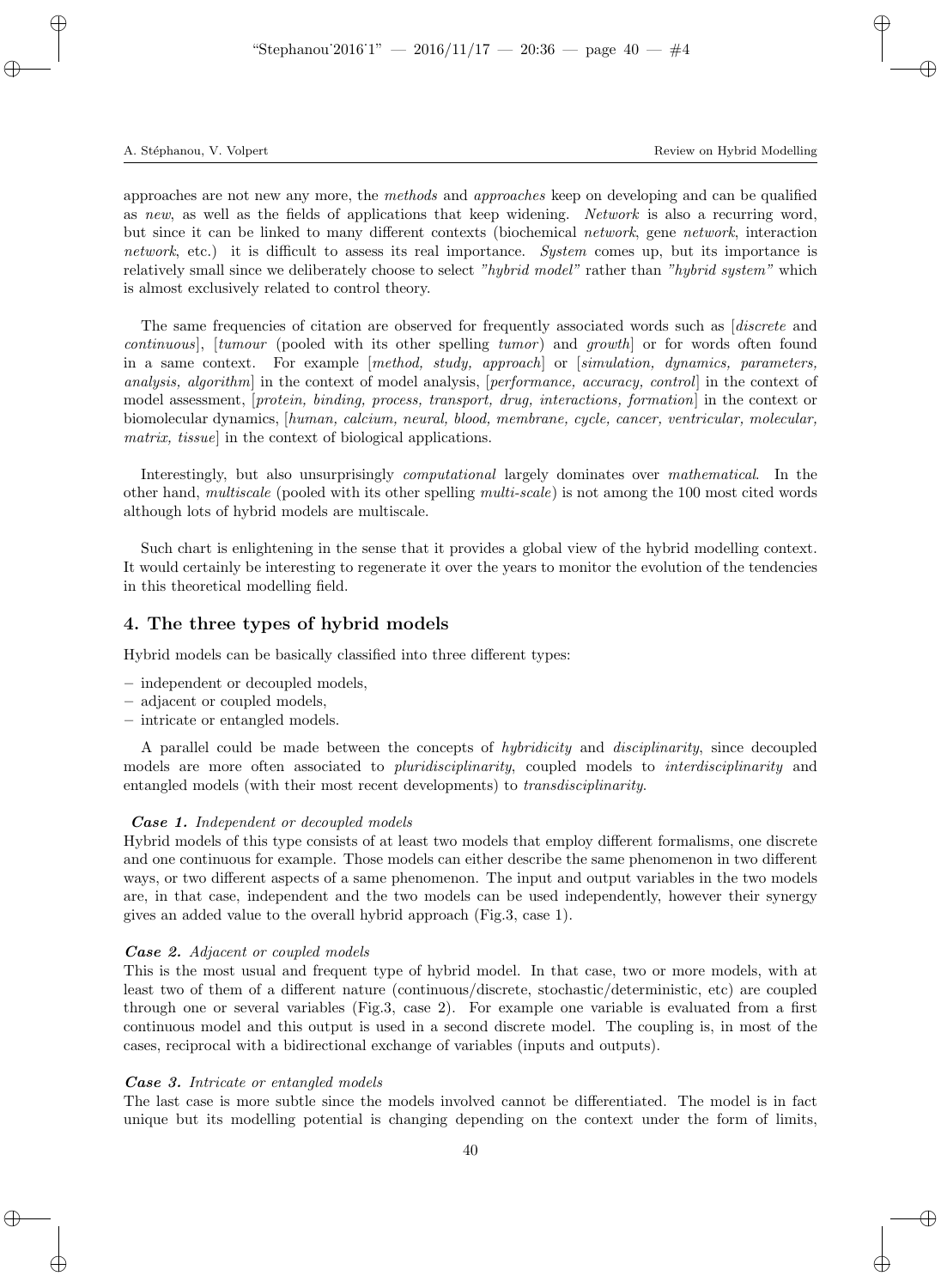thresholds, switches (Hill's function) or peaks (Dirac's function) (Fig.3, case 3). These models are by essence more mathematical than computational and are more amenable to theoretical analysis (stability analysis, bifurcation, phase transition, asymptotic behaviour, etc.)



FIGURE 3. The three different types of hybrid models.

In the following subsections, we present some representative examples for each case.

#### 4.1. Decoupled models

When the problem at hand can be divided into different parts, it is possible to model these parts independently. The modelling approaches used for each of these parts can be different by nature (continuous or discrete, stochastic or deterministic, phenomenological or physical, etc), hence the hybrid nature of the approach. In that particular case the adjective *hybrid* refers more to the overall approach than to the models, since the models themselves are not hybrid in most cases.

Biological networks provide a good example for this case since they possess the property of compositionality [12]. This refers to the fact that these systems can be deciphered by breaking them down into smaller and simpler pieces with well defined boundaries. The sub-systems can thus be handled individually, for example a signal transduction pathway which performs a specific (well defined) task and which involves a finite (although large) number of proteins.

Another example of hybrid approach based on independent models is to use different models to describe the same phenomena but with different levels of abstraction. Typically deterministic continuous modelling with ODEs provides a global (averaged) solution. The model can be analysed so as to evaluate its qualitative behaviour and the nature of the solutions depending on the conditions (i.e. the parameters). In the other hand, probabilistic approaches, that can typically use Markov's models, are much closer to reality and give more details including local informations. The two approaches can be used in a complementary way [12]. The first ODEs method to qualitatively analyse the model behaviour and to narrow the range of parameters for a given behaviour and the Markov's method to get more insights on the underlying key phenomena (local events, etc).

Hybrid approaches involving decoupled model can be helpful to compare some models describing the same phenomena but based on different hypotheses so as to identify the best model, that is the most accurate or the most efficient computationally. A typical example of this approach is given in the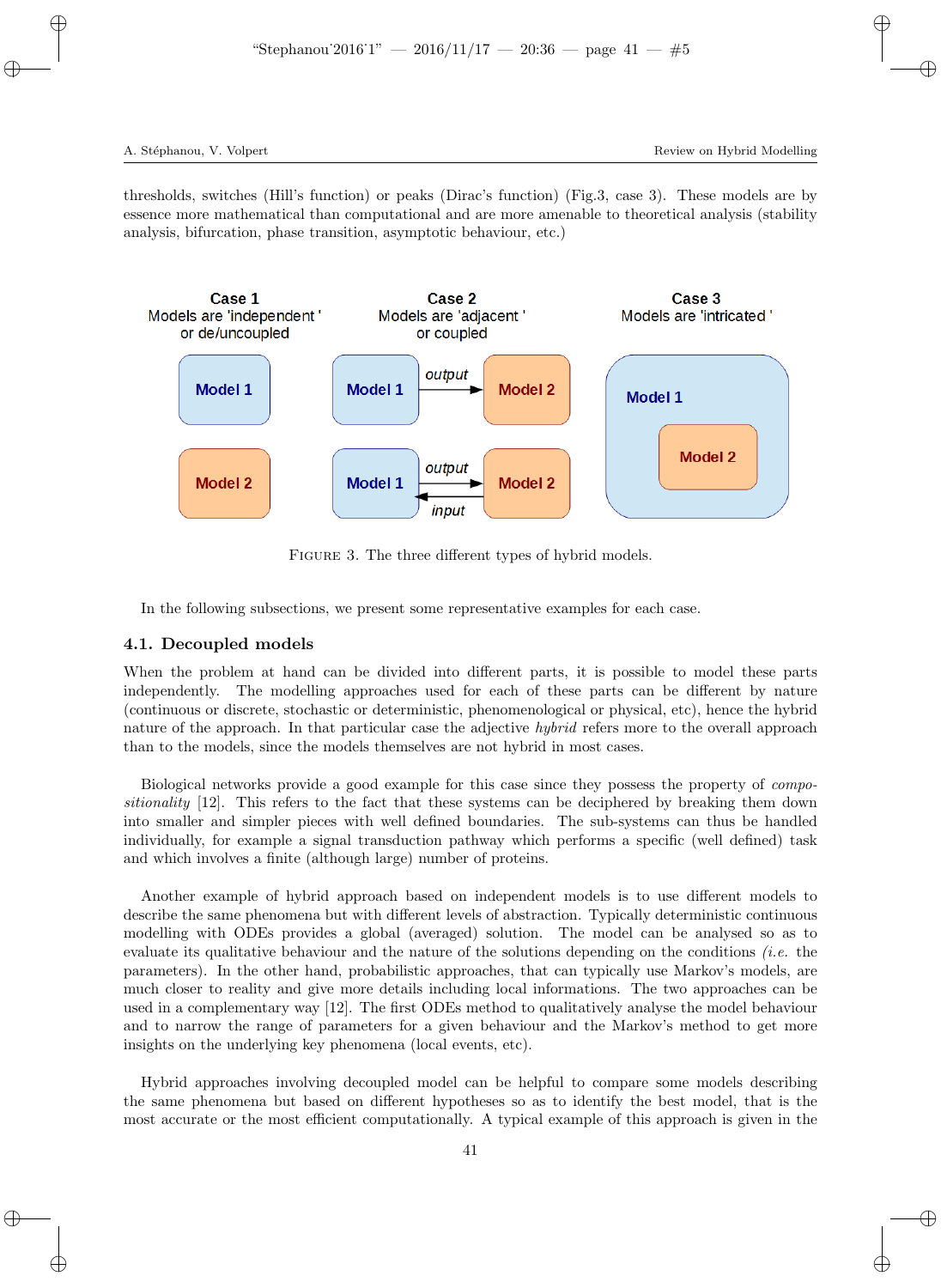paper by Byrne and Drasdo (2009)[6] where the authors compare agent-based models with continuum models to describe the growth of in vitro cell aggregates. Different scenarios are tested corresponding to different cell phenotypes (either adhesive or migratory). Both models predict the same qualitative growth dynamics. They then more specifically used a cellular automaton and showed that on large scales it can be approximated by a stochastic form of the Fisher-Kolmogorov-Petrovskii-Piskounov (FKPP)-equation.

The paper by Osborne et al. (2010) [24] compares two cell-based discrete models (a cell-centre and a cell-vertex model) with a continuum model to describe the proliferation and movement of cells involved in the renewal of the intestinal crypt whose deregulation leads to colorectal cancer. The simulations show that the model exhibit similar behaviour for many critical phenomena but with however model-specific differences. The underlying question of this study was first to determine the best suited discrete approach for that particular tumour growth application, that is the approach that allow to better integrate the experimental knowledge and second, how the discrete approach can be generalised into a continuum.

## 4.2. Coupled models

The most standard form of hybrid models is to couple different models through input/output variables. A typical application for this type of hybrid model is to treat multi-scale problems [5] where different models are used to describe events occurring at different scales and the variables are passed from one scale to another. In many biological phenomena, the cell is the hub (mesoscopic scale) on which models for events occurring at the other smaller and bigger scales are plugged. Models at larger (macroscopic) scales usually describe the physical and/or chemical cell environment, and models at smaller (microscopic) scales describe the intracellular molecular dynamics from simple proteins interactions, to complex signalling cascades or metabolic circuits, down to genes expression and regulation (Fig. 4).



FIGURE 4. Typical structure of a cell-centred hybrid model.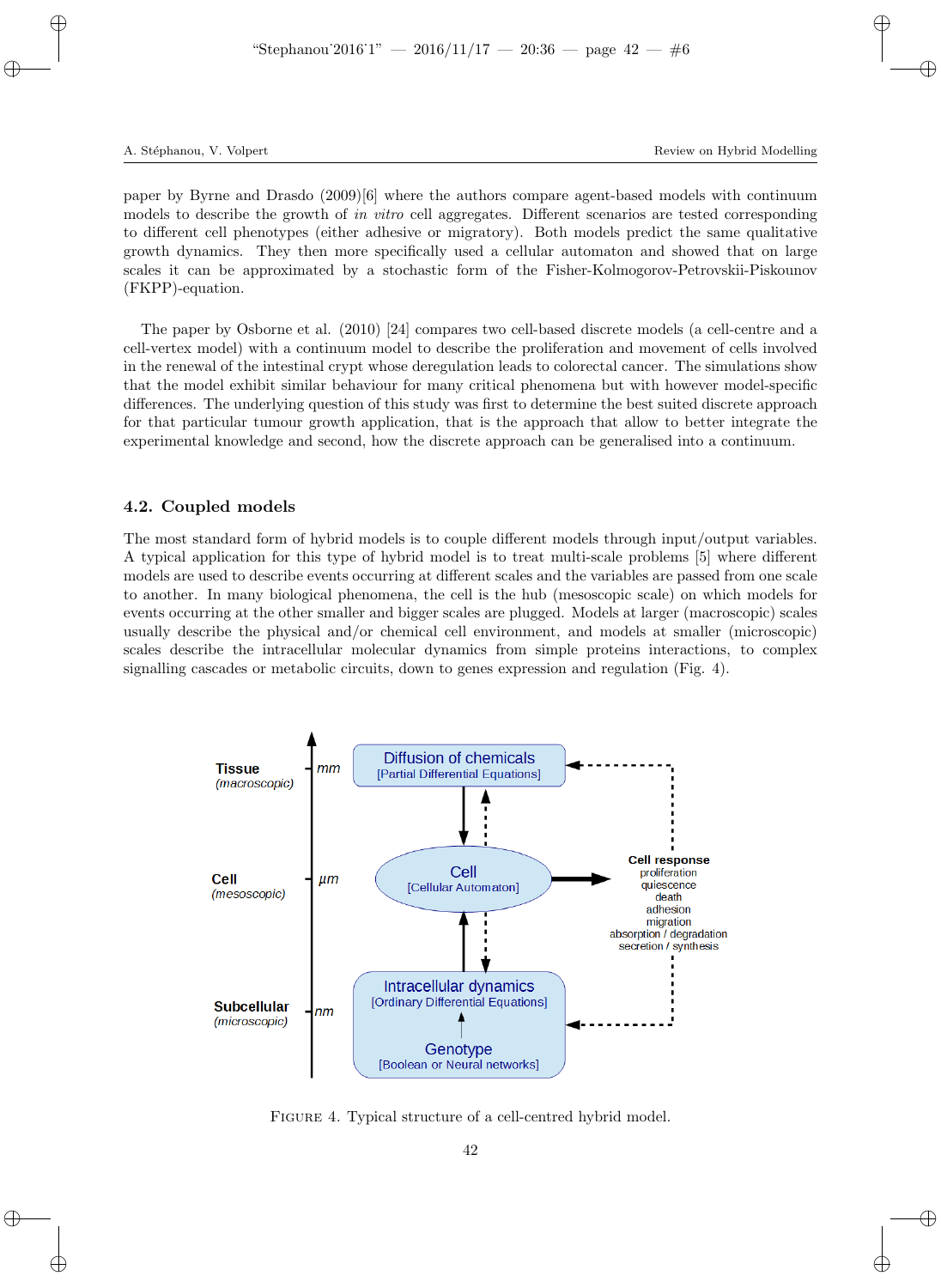#### Cell description with cellular automata or agent-based models

The cell is usually represented as a discrete entity whose behaviour is determined by a set of deterministic or stochastic rules implemented in an individual-based model such as a cellular automata or an agent-based model. The difference between these two types of models lies in the representation of the cell. A cellular automaton  $(CA)$  is build as a grid *(i.e.* a matrix) and the cell is associated to a state (i.e. a value) of a grid point. Typically, if the grid point is occupied by a cell, the related state is 1 and 0 if there is no cell. The different types of cells are taken into account using a range of different values, for example to distinguish tumour cells from normal cells. The different cell states can also be coded in that way, for example to differentiate quiescent and proliferative cells, or any other cell status. The migration of a cell in a CA consists in propagating a state from one grid point to an adjacent one. Agent-based models in the other hand make a clear distinction between a cell (called agent) and its environment. The agent evolves autonomously and is not necessarily linked to a grid (lattice-free model). This gives more flexibility to describe a biological cell which has its own identity. ABM rely on the interactions between agents and with the environment. ABM are usually the best choice to model and simulate complex systems that cannot be globally simulated but where local rules are well known [43].

#### Cell-plugged models

The cell senses various signals from its environment. Its ability to process these external chemical or mechanical signals depends on the intracellular machinery which involves enzymatic and metabolic reactions. Those are classically described by mean of ordinary differential equations (ODEs) since only temporal aspects usually matters in the confined intracellular space. Boolean network are also widely used to model the regulation networks of proteins. Then depending on its intrinsic characteristics (level of differentiation, *i.e.* cell type) and internal state (level of protein expression, *e.g.* cyclins concentrations) the cells can produce a repertoire of responses which includes proliferation, differentiation, quiescence, death and migration. The cells can also produce diffusive molecules  $(e, q, g)$  growth factors, chemoattrants), that contribute to the changing properties of its environment. Molecular signals or chemical fields (whatever their origin: from the cell or from an external input such as a drug) are modelled as reaction-diffusion systems of partial differential equations (PDEs) (Fig. 4). Other properties of the cell environment, such as structural (homogeneity versus heterogeneity), topological (isotropy versus anisotropy) or mechanical (viscoelasticity, rigidity) properties can be modelled with either continuous or discrete models.

Coupled hybrid models are extremely vast and cover a wide spectrum of applications. Models corresponding to the framework presented in figure 4 can be found in a variety of biological applications. As a representative example, we take the review paper by Powathil and al., (2015) [26] which concerns the presentation of models developed in the context of cancer. The aims of those models is to evaluate the impact of therapies and help in therapy planning. The models need to be accurately predictive and this requires a multiscale integration of the key mechanisms responsible for tumour growth and spread from genes to tissues. At the intracellular scale, the model describes the cell cycle dynamics which is crucial to accurately describe cell proliferation. This cell cycle model involves the interactions of five proteins (including cyclins) that contributes to the cell mass evolution. The model thus consists of a system of six coupled ODEs [25]. The extracellular scale takes into account the oxygen and drug dynamics by means of PDEs. Radiation effects are also integrated using an exponential functions that depends on the level of oxygen. Intracellular and extracellular models are plugged to two different models for the discrete cells: a cellular Potts model (which is an extended cellular automaton) and a classic cellular automaton. The results obtained with these two cell models are similar and comparable which makes this double approach helpful to confirm the required accuracy of the model itself.

The cell-based multiscale framework (Fig. 4) has been used in a very similar way by Fischer et al. (2012) [11] to investigate the role of the spatial structure of erythroblastic islands in erythropoiesis. The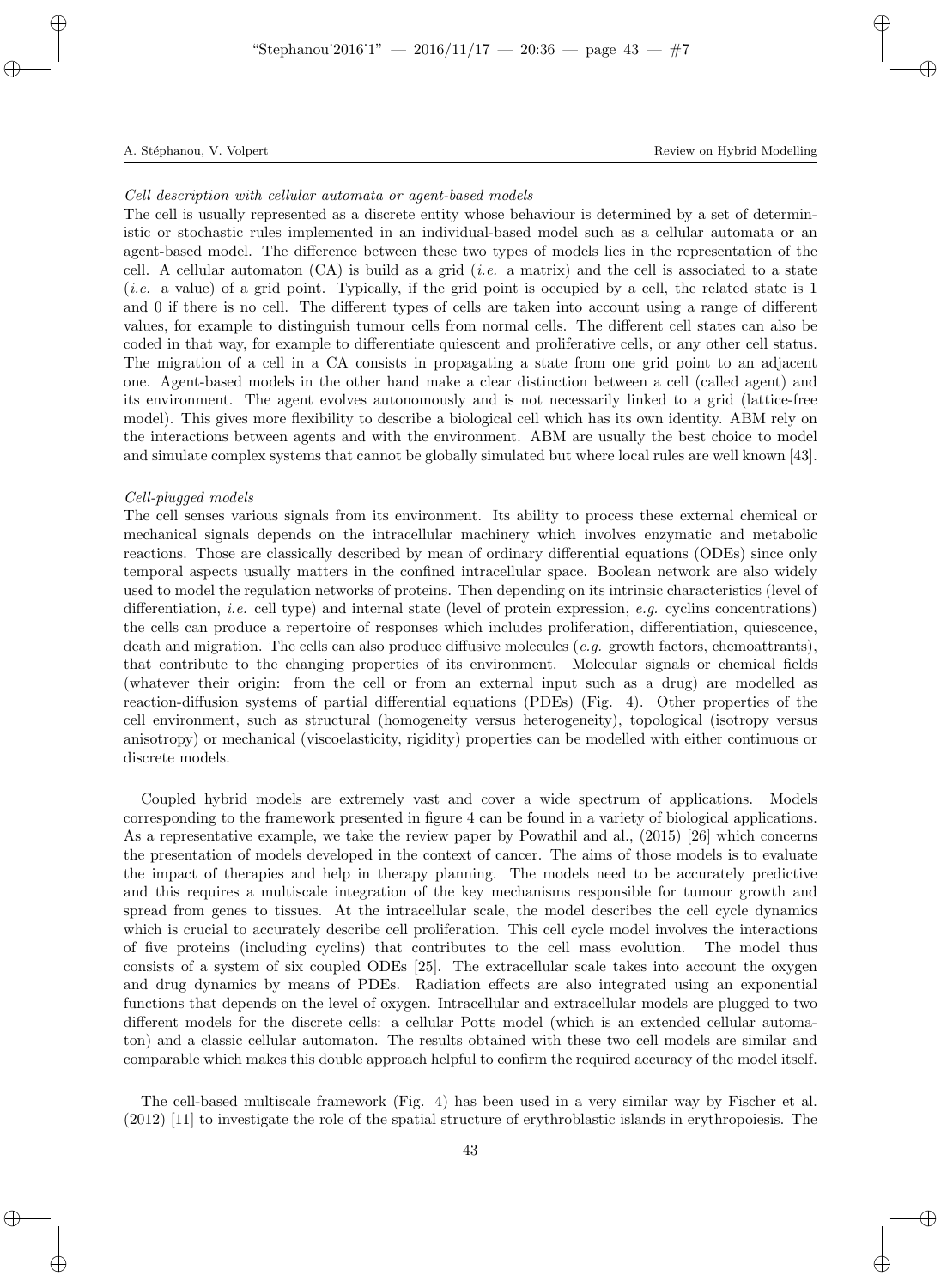hybrid multiscale model integrates an intracellular regulatory network of protein to some extracellular fields of chemicals (including growth factors) which influence together the fate of the cell represented by an off-lattice ABM. The intracellular protein competition is limited to two key proteins (Erk and Fas) and consists of two ODEs. PDEs are used to represent the diffusion of chemicals in the medium. These two continuous peripheral models determine the cell state and environmental state respectively and both states contribute in the cell fate which can either be self-renewal, differentiation or apoptotic death. This model thus provides for the first time a mean to assess the role of erythroblastic islands and of macrophages on cell proliferation and differentiation that rule erythropoiesis.

The paper by Stéphanou et al.  $(2015)$  [33] is an illustration of a bi-directional coupling with the structure as in figure 3, case 2 (lower graph). It is a hybrid discrete-continuous model which describes the individual migration of contracting cells on a an elastic matrix of fibres in the context of tumour-induced angiogenesis. The matrix is represented by a continuum whereas the cells are described as discrete elements. The tip cells forming the vascular sprouts are polarized and able to generate an oriented traction force on the matrix thanks to their discrete representation. Moreover, the cells secrete proteases as they migrate, that degrade the matrix. Proteases dynamics is modelled with a continuous diffusion equation where the source terms are the cells located at different (and sometime distant) places in the matrix. These two combined mechanical and chemical events modify the matrix topology, through oriented deformations, and property since the elasticity depends on the fibre density. If the fibres are degraded then the elasticity decreases. These local changes in the matrix reciprocally alter the migration pattern of the cells in terms of direction and velocity and this influences the resulting structure of the vasculature.

Another example of direct bi-directional coupling (Fig. 3, case 2, lower graph) is given with a model for thrombus growth. For this, a hybrid approach based on the coupling between a dissipative particle dynamics (DPD) model and PDEs was proposed [37, 38]. DPD is used to model blood plasma and platelets where platelets are represented by small soft spheres which can interact with fluid particles and adhere with each other. They can aggregate in the flow or in the clot and can also detach if the force pulling them away is greater than a certain limit. PDEs are used to describe concentrations of biochemical substances in plasma, such as fibrin and thrombin in order to model the blood coagulation process. The growth of the clot, its shape and its structure depend on the blood flow intensity and reciprocally, the clot as is it growing, creates an obstacle that alters the flow.

## 4.3. Intricate models

Intricate, as we define it, means that one formalism to describe a spatially or temporally isolated event, is integrated in a general non-ambiguous formalism such as a set of mathematical equations. Those models essentially refer to mathematical modelling of non-linear dynamical systems or hybrid dynamical systems with discontinuities. We refer the interested reader to the enlightening introduction of this type of models by Aihara and Suzuki (2010) [1]. Semi-discrete approaches, used to describe systems that undergo continuous dynamics most of the time but which experience discrete events sometime, also correspond to that type of hybrid models [20]. We note that intricate models often correspond to non-spatial hybrid models where the discrete elements of the model do not need to be spatially represented. This is why the discrete aspects almost exclusively relate to time variables.

Intricate models are perhaps the most difficult (or complex) to define and to solve. The reason is that the formalism chosen is fundamentally and exclusively mathematical which is a strong constraint. The two others decoupled and coupled cases are more pragmatic in the sense that no a priori constraint on the formalism is imposed and the most pertinent and helpful is simply chosen. Although the definition of such models *(i.e.* its transcription into equations) is more tricky, in the other hand they can be analysed and offer a better control which can be a huge added value in many cases.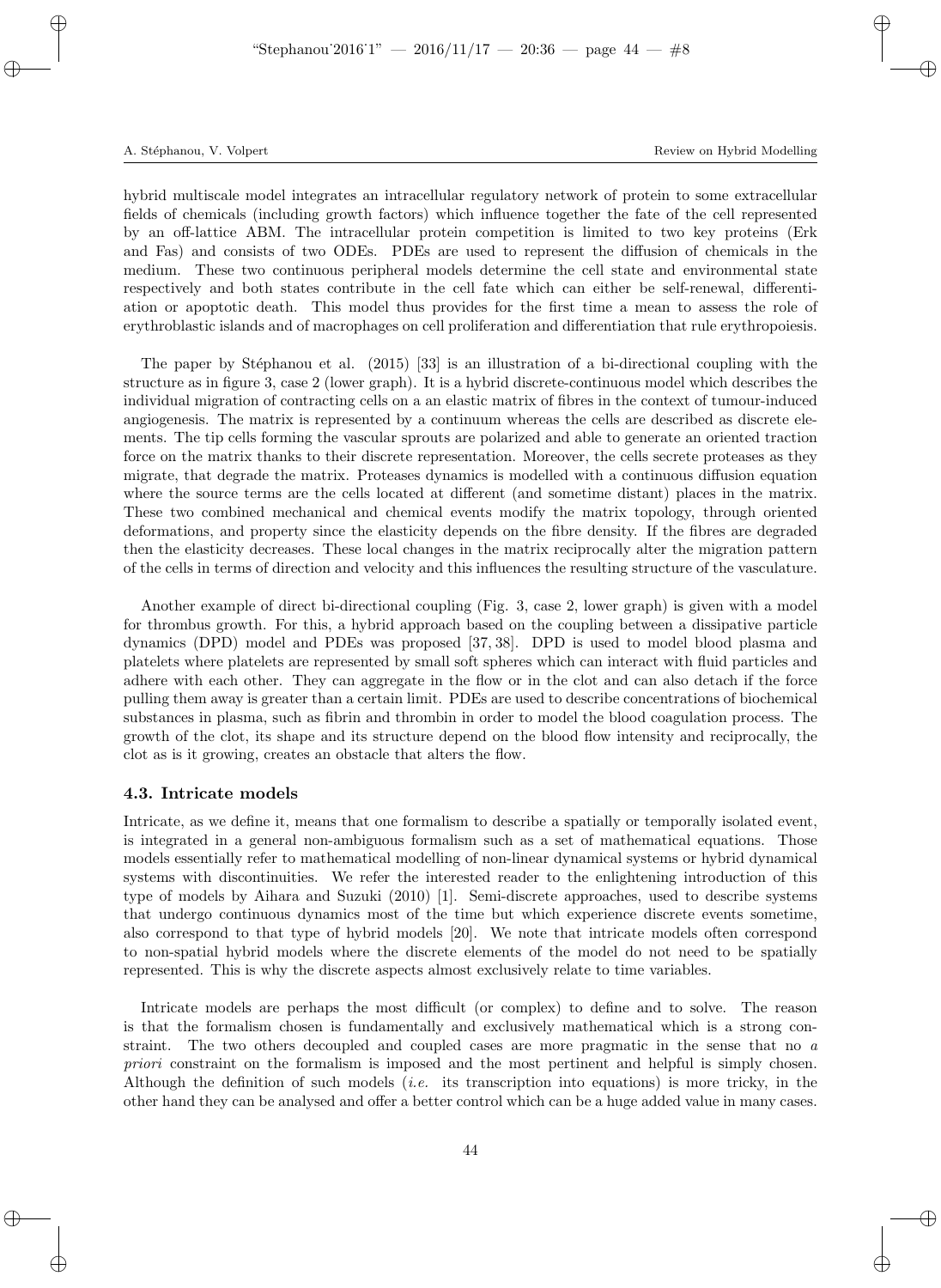The key aspects of these models is that they integrate in a mathematical formalism some particular features of the systems such as transition or activation phenomena which create discontinuities. The inherent non-linear dynamics of the biological systems can thus appear under the form of Dirac delta function or Heaviside step function to account for threshold-triggered activation or switches between two (or more) states. It can also appear through a mixed use of continuous and discrete variables or from the use of any type of functions containing a singularity.

The catastrophe theory, formulated in the seventies by René Thom [36], is based on the latter model type containing singular functions. The models derived from this theory can thus be classified as intricate hybrid models. This theory, which is derived from the bifurcation theory, aims at studying how the parameters influence the solutions and more specifically how small changes in the parameters can lead to sharp transitions in the system behaviour. The transitions that can be observed through these systems are however limited to seven catastrophes (or topologies) which limits the types of phenomena that can be described. This theory has been applied in many different fields including biology where it was initially used by Thom to describe cell differentiation and morphogenesis. Its relevance to treat biological issues was also promoted by Zeeman [44]. However, its used was not developed further, probably due to the complexity of the formalism and the limited types of behaviours that can be generated.

A first simple illustration of intricate models can be found in the paper by Cattani and Ciancio [7] which deals with a hybrid model to study the tumour-immune system competition. The model is based on the predator-prey model of Lotka-Volterra, which is a simple non-linear system of differential equations. The model is modified so as to integrate a time-dependent stochastic parameter generated by the interaction between the tumour cells and the immune systems. This parameter stands for the cell activity which rules the cell organization depending on an information process. In that case, a hidinglearning information process can be identified, where the hiding property is associated to the uncontrolled proliferating tumour cell population  $(x)$  and the learning property to the higher destructive ability of the immune cell population  $(y)$ . More precisely destruction is enhanced when proliferation is high so the system is adapting to its own dynamics. This is implemented through a probability function of the overall distribution that is used to modulate the activity parameter  $\mu$ . The related hybrid model is thus given by:

$$
\frac{dx}{dt} = ax - \mu(t) bxy \quad \text{with} \quad \mu(t) = 1 - e^{-4\eta t} / \sqrt{2\pi}
$$
\n
$$
(4.1)
$$

$$
\frac{dy}{dt} = cxy - dy \tag{4.2}
$$

where a, b, c and d are constants. Details on the derivation of the activity function  $\mu(t)$  is given in [7]. This hybrid model produces more realistic solutions for the Lotka-Volterra system.

Intricated hybrid models can be very useful to model and investigate therapy planning since therapy corresponds to a ponctual or a repeated action through therapeutic cycles that interferes with the dynamical evolution of the disease. In the case of cancer for example, different models are required to describe tumour growth without treatment and tumour growth with treatment, since the growth dynamics is different in these two cases. To avoid this separation of models and to be able to describe the effects of treatments on a long period of time, hybrid models using switches have been developed. The model by Tanaka et al. (2010) [35] integrates in this way the alternation of on and off treatment phases on a continuous model of tumour growth dynamics involving different cell types. The model gives insights to specifically treat prostate cancer. In a similar way, Li et al. (2012) [18] proposed a hybrid model where a tumour growth model was adapted to integrate the effects of different stages of treatment. This hybrid model is given by: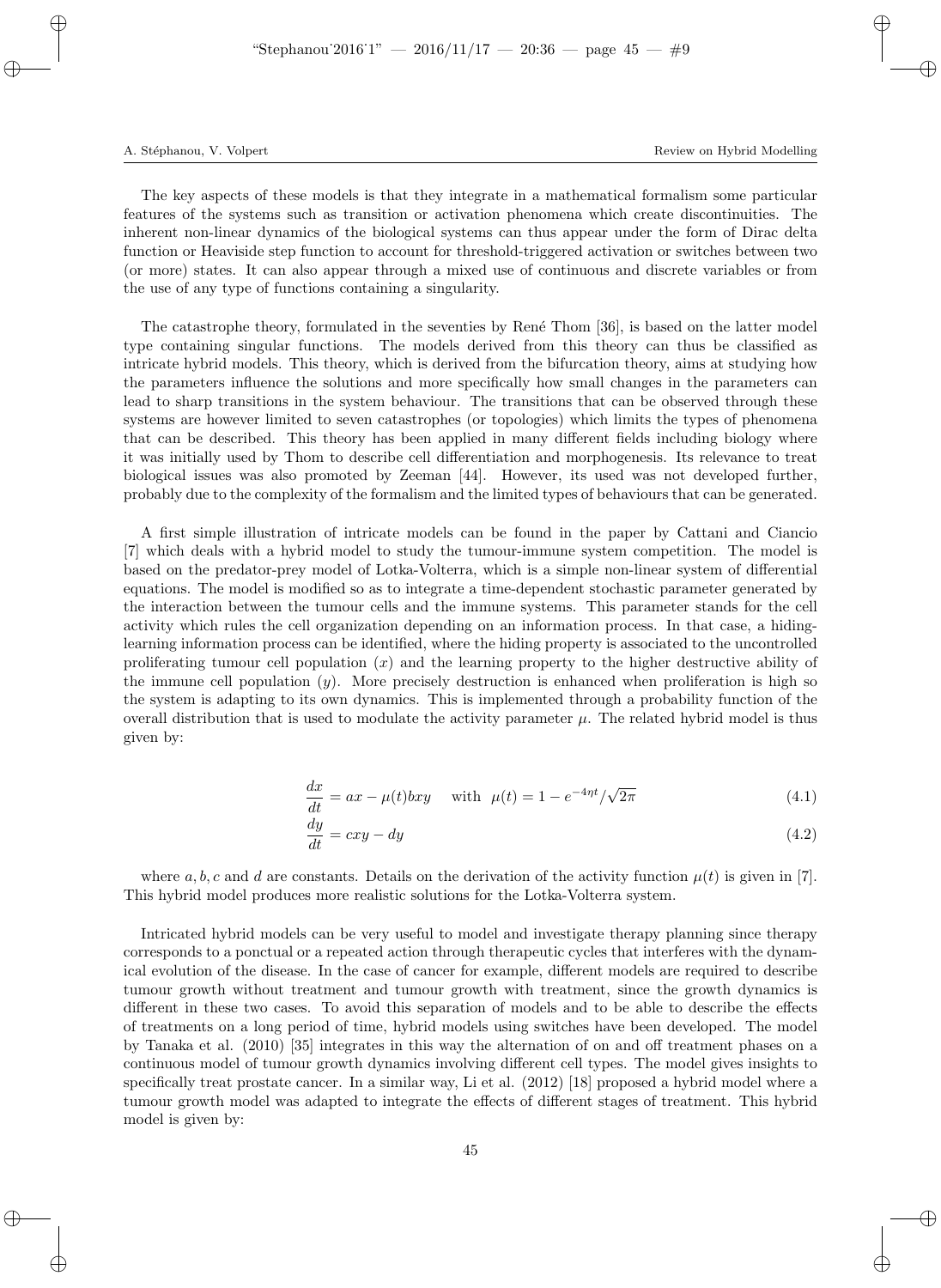$$
\frac{dw}{dt} = \beta_1 w s^-(w, \theta) + \beta_0 s^+(w, \theta) \quad \text{with} \quad s^+(w, \theta) = \begin{cases} 0 & w < \theta \\ 1 & w \ge \theta \end{cases} \tag{4.3}
$$

where w represents the tumour weight,  $\beta_1$  and  $\beta_0$  are parameters characterizing the exponential and linear tumour growth rates which correspond respectively to the untreated and treated phases.  $s^+(\cdot)$  is the unit step function using  $\theta$  as a threshold to switch between the two phases.  $s^- = 1 - s^+$ . Simulation results produce a good match with PK/PD data [18].

The hybrid cell cycle model of Singhania et al. (2011) [32] is another good example of intricate case. The model describes the mammalian cell cycle regulation and consists of a system of coupled ODEs to follow the evolution of the concentration levels of cyclins. The model integrates boolean variables to represent the state activity (*on* or *off*) of the regulatory proteins that control cyclin synthesis and degradation. The discrete variables which determine the rates of synthesis and degradation of the cyclins are updated through a fixed sequence of predetermined states. Reciprocally the cyclin levels determine the amount of time spent in the boolean states. The aim of this model was to introduce in a classical boolean switching network some continuous variables for cell size, cell age and cyclin levels that can be compared on a quantitative basis with experimental measurements. This hybrid approach is useful for modelling macromolecular regulatory networks in general.

Intricate models can thus be generalized so as to be used for different applications or in different contexts. The review by Singh and Hespanha (2010) [31] shows some generalized approaches to model biochemical processes. For example Galpin et al. (2008) [13] developed a modelling framework based on process algebra to describe the behaviour of hybrid biological systems. The framework allows the modelling of influences (i.e. flows) on continuous variables. The different processes that lead to changes in concentration of a species are typically production, degradation, transformation and transportation. Each of these are integrated as subcomponents which can be composed to model any system. This modelling framework has been applied to model the well-know *Repressilator* which is a synthetic genetic regulatory network based on three genes where the expression of one affects negatively the expression of one other. The negative feedback loop leads to oscillatory changes in protein concentrations that this new approach enables to catch.

# 5. Conclusion

In this review we proposed a classification for the hybrid models based on the level of coupling between different formalisms. We thus identified three different class of models: decoupled, coupled and intricate. The decoupled case is more a hybrid approach than a hybrid model. It is mostly used to compare the performance of different models in a range of situations. It is also useful when an overall problem can be decomposed in independent subsytems. The coupled approach is the most widely used. It is especially useful to model multiscale processes and fully connected complex systems. It is perhaps the most pragmatic and flexible approach since models can easily be constructed and connected. However the major limitation of this approach is the difficulty to analyse those models which are too heterogeneous for that exercise. In the other hand, intricate model can be analysed, however they remain limited to a reduced repertoire of applications which mainly concern the modelling of biochemical networks or other non-spatially dependent problems (e.g. therapy planning or cell cycle modelling). This class of hybrid models is strongly related to the field of hybrid systems which derived from automatics and control theory.

Considering the evolution of hybrid modelling over the last ten years, those models are about to become ubiquitous in biology and in medicine. The increased access to data in these fields always requires more integrated models and more sophisticated hybrid techniques will keep developing. The urgent need is to develop approaches that can be both true to the experimental context (*i.e.* true to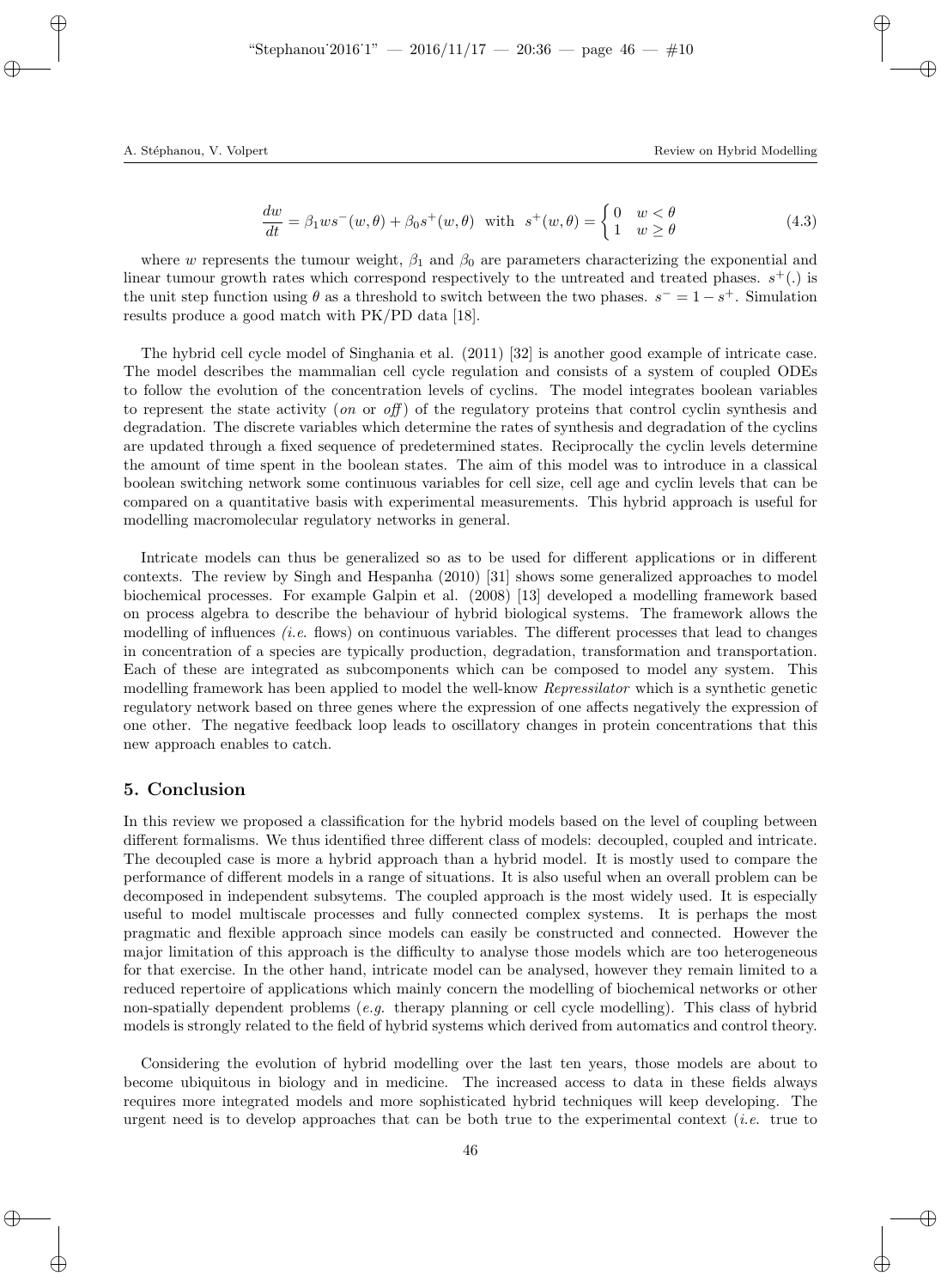the data) but also that can allow some control on the model where the analysis of its behaviour should be made possible. Currently the only way to analyse computationally based hybrid models is to run a huge amount of simulations in order to assess the sensitivity and robustness of the parameters through statistical analyses. This constrains the modeller to make numerical experimentations [14] and analyse the results in the same way as an experimental biologist. There is today a growing concern for the development of new modelling techniques which better integrate the different scales [8], which provide an increased control on the system and which give some new mean to analyse the models and results [15]. Examples of such new techniques can be found in a recent special issue on hybrid models in cell biology, published in Mathematical Modelling and Natural Phenomena (Volume 10, Issue 1, January 2015).

Acknowledgements. The second author is supported by the grant of Russian Science Foundation, project no. 15-11-00029.

### References

- [1] K. Aihara, H. Suzuki. Theory of hybrid dynamical systems and its applications to biological and medical systems. Phil. Trans. R. Soc. A (2010), 368, 4893–4914.
- [2] P.J. Antsaklis. Special issue on hybrid system: theory and applications. A brief introduction to the theory and applications of hybrid systems. Proceedings of the IEEE (2000), 88(7), 879–887.
- [3] S. Bernard. How to build a multiscale model in biology. Acta biotheor. (2013), 61, 291–303.
- [4] N. Bessonov, F. Crauste, S. Fischer, P. Kurbatova, V. Volpert. Application of hybrid models to blood cell production in the bone marrow. Math. Mod. Nat. Phenom.  $(2011)$ ,  $6(7)$ ,  $2-12$ .
- [5] B.S. Brooks, S.L. Waters. Mathematical challenges in integrative physiology. J.Math. Biol. (2008), 56, 893–896.
- [6] H. Byrne and D. Drasdo. Individual-based and continuum models of growing cell populations: a comparison. J. Math. Biol. (2009), 58, 657–687.
- [7] C. Cattani, A. Ciancio. Separable transition density in the hybrid model for tumor-immune system competition. Comp. Math. Meth. Med. (2012), 610124.
- [8] A. Colombi, M. Scianna, L. Preziosi. A measure-theoretic model for collective cell migration and aggregation. Math. Mod. Nat. Phenom. (2015), 10(1), 4.
- [9] P.V. Coveney, P.W. Fowler. Modelling biological complexity: a physical scientist's perspective. J. R. Soc. Interface (2005), 2, 267–280.
- [10] T.S. Deisboeck, Z. Wang, P. Macklin, V. Cristini. Multiscale cancer modeling. Annu. Rev. Biomed. Eng. (2011), 13, 127-155.
- [11] S. Fischer, P. Kurbatova, N. Bessonov, O. Gandrillon, V. Volpert, F. Crauste. Modeling erythroblastic islands: Using a hybrid model to assess the function of central macrophage. J. theor. Biol. (2012), 298, 92–106.
- [12] J. Fisher, N. Piterman. The executable pathway to biological networks. Briefings in functional genomics (2010), 9(1), 79–92.
- [13] V. Galpin, J. Hillston, L. Bortolussi. HYPE applied to the modelling of hybrid biological systems. Electronic Notes in Theoretical Computer Science (2008), 218, 33–51.
- [14] N. Glade, A. Stéphanou. Le vivant discret et continu: modes de représentation en biologie théorique. Editions Matériologiques, Paris, 2013.
- [15] P. Guerrero, T. Alarcón. Stochastic multiscale models of cell population dynamics: asymptotic and numerical methods. Math. Mod. Nat. Phenom. (2015), 10(1).
- [16] T.A.M Heck, M.M. Vaeyens, H. Van Oosterwyck. Computational models of sprouting angiogenesis and cell migration: towards multiscale mechanochemical models of angiogenesis. Math. Mod. Nat. Phenom. (2015), 10(1).
- [17] W.P.M.H. Heemels, B. De Schutter, J. Lunze, M. Lazar. Stability analysis and controller synthesis for hybrid dynamical systems. Phil. Trans. R. Soc. A (2010), 368, 4937–4960.
- [18] X. Li, L. Qian, M.L. Bittner, E.R. Dougherty. A systems biology approach in therapeutic response study for different dosing regimens - a modeling study of drug effects on tumor growth using hybrid systems. Cancer Informatics (2012), 11, 41–60.
- [19] D. Machado, R.S. Costa, M. Rocha, E.C. Ferreira, B. Tidor, I. Rocha. Modeling formalisms in systems biology. AMB Express (2011), 1, 45.
- [20] L. Mailleret, V. Lemesle. A note on semi-discrete modelling in the life sciences. Phil. Trans. R. Soc. A (2009), 367, 4779–4799.
- [21] A. Masoudi-Nejad, E. Wang. Cancer modeling and network biology: accelerating toward personalized medicine. Seminars in Cancer Biology (2015), 30, 1-3.
- [22] B. Mishra. Intelligently deciphering unintelligible designs: algorithmic algebraic model checking in systems biology. J. R. Soc. Interface (2009), 6, 575–597.
- [23] T. Nomura. Toward integration of biological and physiological functions at multiple levels. Frontiers in Physiology (2010), 1, 164.